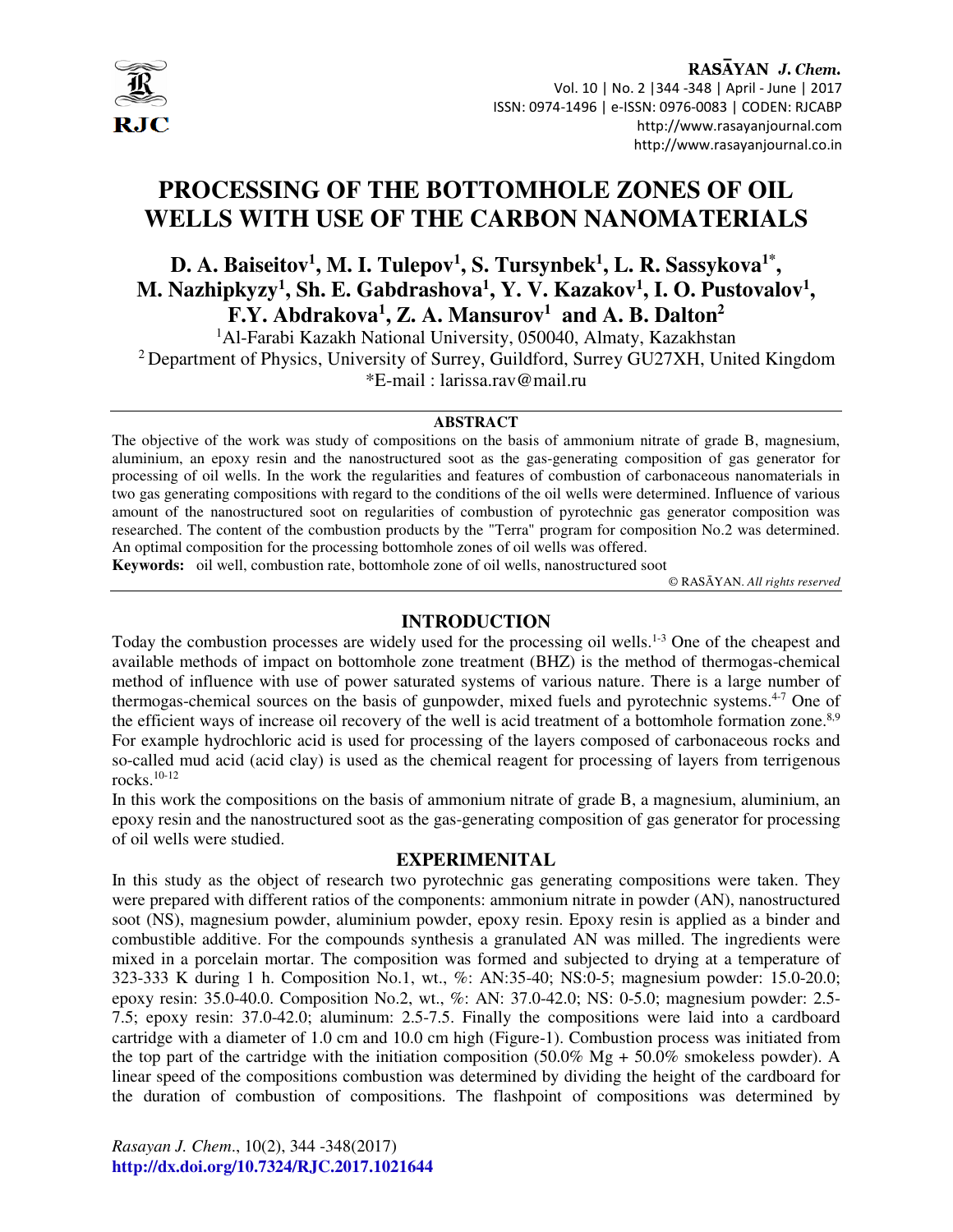combustion in the reactor (Figure-2). For fixation the temperature of compositions combustion an optical pyrometer Raytek 3i 1M was used. Each study was performed five times, then the average value was defined.



Fig.-1: A gas generator cartridge applied in the industry



Fig.-2: The reactor used in the work for flash point testing of pyrotechnic compositions

# **RESULTS AND DISCUSSION**

Research of composition No.1 (Figure-3, Table-1) showed that combustion rate of the investigated pyrotechnic composition was within values 2.5-7.28 mm/s. and flash point - at 348 K. It was revealed that combustion temperature of this composition was equal to 2273K. The data of Table-1 and Figure-3 note that the amount of NS is not particularly affect the combustion temperature of the samples. As it is seen from the Table, influence of NS on burning rate of pyrotechnic composition depends on the content of NS in composition. As a part of composition No.1 0.1% of NS reduces burning rate of composition by  $20\%$ , but with increase in amount of NS rate of combustion increases and the increase of speed reaches about 30-40%.

| Composition No.1 |                |            | Composition No.2 |                |            |
|------------------|----------------|------------|------------------|----------------|------------|
| <b>NS</b>        | The            | <b>The</b> | NS content,      | The            | The        |
| content, %       | temperature of | combustion | $\%$ wt.         | temperature of | combustion |
| wt.              | combustion, K  | rate, U,   |                  | combustion, K  | rate, U,   |
|                  |                | mm/s       |                  |                | mm/s       |
| 0.0              | 1184           | 2.5        | 0.0              | 1229           | 0.11       |
| 0.1              | 1196           | 2.0        | 0.1              | 1248           | 0.07       |
| 0.3              | 1198           | 2.7        | 0.3              | 1246           | 0.085      |
| 1.0              | 1210           | 3.8        | 1.0              | 1258           | 0.05       |
| 1.5              | 1184           | 5.2        | 1.5              | 1239           | 0.13       |
| 5.0              | 1226           | 7.28       | 5.0              | 1245           | 0.25       |

| Table-1: The studied samples with NS |  |  |  |
|--------------------------------------|--|--|--|
|--------------------------------------|--|--|--|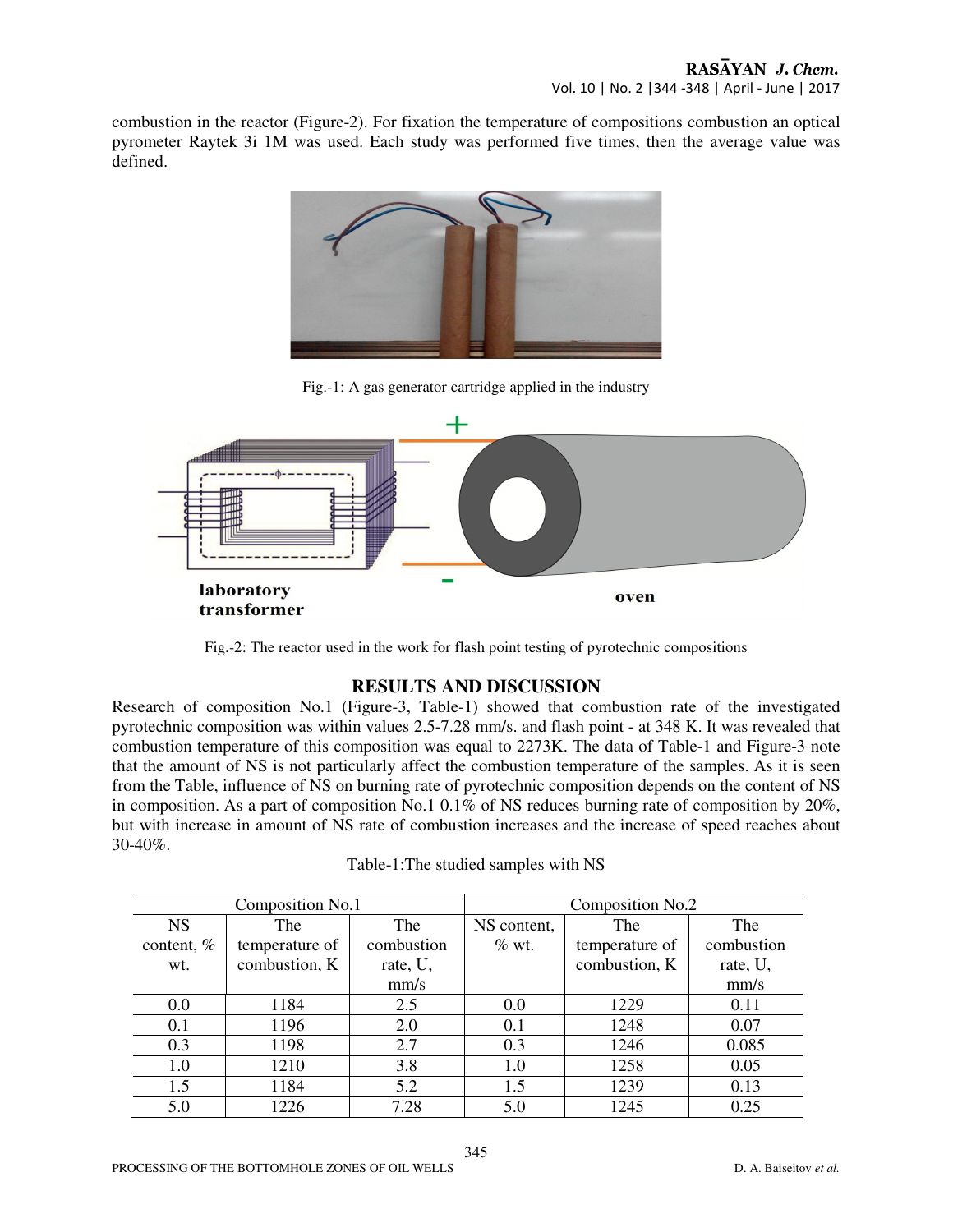### RASAYAN J. Chem. Vol. 10 | No. 2 |344 -348 | April - June | 2017

In conditions of oil wells any composition of gas generator should burn for a long time, so in this work in order to decrease the combustion rate into the composition a powder of aluminum was added. The formulations with aluminum under the condition of identical metal milling burn much slower than formulations with magnesium.13-15 Besides, AN is applied if a large time of combustion of mixture is necessary because it has low speed of combustion<sup>16-19</sup> in a case with the composition No.1 (Table) without aluminium addition the combustion rate was higher in comparison with the rate of the composition No.2. Investigations of composition No.2 (Table-1, Figure-4) show that combustion rate of the studied pyrotechnic formulation was varied from 0.11 to 0.25 mm/s., and flash point was at 383 K. The combustion temperature of this composition was equal to 2773 K. In the case of increasing the content of NS (Figure-4) wasn't observed a rectilinear dependence of increasing the combustion rate of the pyrotechnic composition, as shown in Figure-3. Figure-4 shows that NS content in the composition may both increase the rate of combustion (on 52.0-60.0% with 0.3% and 5.0% of NS) and to reduce it (on about 37.0-60.0% at 0.1 and 1% of soot). At 1% of NS there was the lowest burning rate equal to 0.05 mm/s. The data of Figure-3 and Figure-4 show that the optimum composition for the processing of oil wells is the composition No.2, wt.  $\%$ : AN - 42.0; NS - 1.0; magnesium powder - 7.5; epoxy resin - 42.0, aluminium - 7.5.



Fig.-4:Combustion of the composition No. 2

By "Terra" program calculation for the composition No.2 was determined the composition of the combustion products in the temperature range of 300-2000 K and an atmospheric pressure of 0.100 Pa. Figure-5 shows the composition of the gas phase of the process gasification. It is revealed that the gas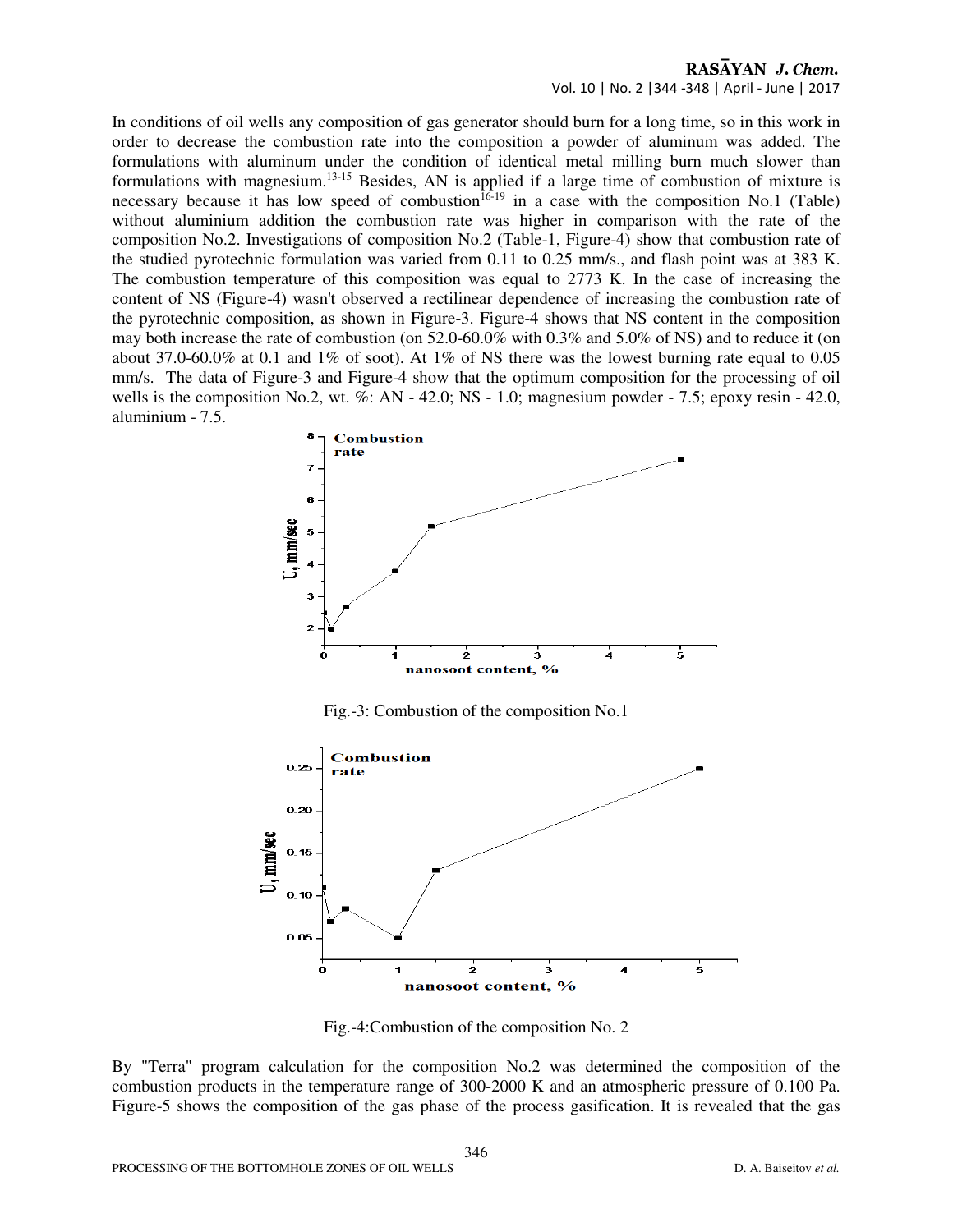### RASAYAN J. Chem. Vol. 10 | No. 2 |344 -348 | April - June | 2017

phase consisted mainly of synthesis gas  $(CO+H<sub>2</sub>)$ , a thermodynamically stable to by-products of the gasification process. At  $T = 1400$  K, the concentration of the synthesis gas in the gas phase reaches the maximum - 52.5%. It was shown that the concentrations of  $CH_4$  and  $CO_2$  impurities reduced to zero at increasing the temperature up to 1200 K. Nitrogen-containing substances are mainly presented by the molecular nitrogen and its concentration is decreased at temperature increase due to emergence of synthesis gas and increase of its concentration in a gas phase. At temperature 1950 K concentration of CO reaches the maximal value (35.0%). Concentration of molecular hydrogen  $(H<sub>2</sub>)$  reaches the maximum (55.0%) at T=1600 K and in the range of temperatures 400-1300 K is sharply increased. For determination of the morphology and sizes of the resulting soot particles EM-studies of soot samples were carried out (Figure-6).



in the composition No.2

The size of soot particles is within 20.0 - 45.0 nm (Figure-6a). The sample consists of rounded dominant (in the investigated grid about 70%) and the film (about 30.0%) formations. The size of the flattened, rounded particles, often collected in volumetric units was approximately 15.0 - 50.0 nm (Figure-6a). The elemental composition of soot sample shows that the sample is composed of 92.0% carbon and 8.0% oxygen (Figure-6b). Thus the results of compositions test and EM-studies showed that the composition with 1.0% the content of NS with sizes less than 50 nm exactly reduced the rate of combustion, which in turn promoted slow burning of gas generator composition.

### **CONCLUSION**

The effect of different amounts of soot on the regularities of burning a pyrotechnic gas generator composition was studied. It was revealed that soot depending on the amount in the composition may increase the rate of combustion (on approx. 52.0-60.0% with 0.3% and 5.0 of soot) and decrease it (on approx. 37.0-60.0% at 0.1 and 1.0% of soot). By adding of 1.0 % of nanostructured soot the lowest rate of combustion-0.05 mm/s. was reached. By calculation accordingly to "Terra" program the content of the combustion products for the composition No.2 was defined. The optimal composition for the processing of oil wells was the composition No.2 with the content of nanostructured soot 1.0%.